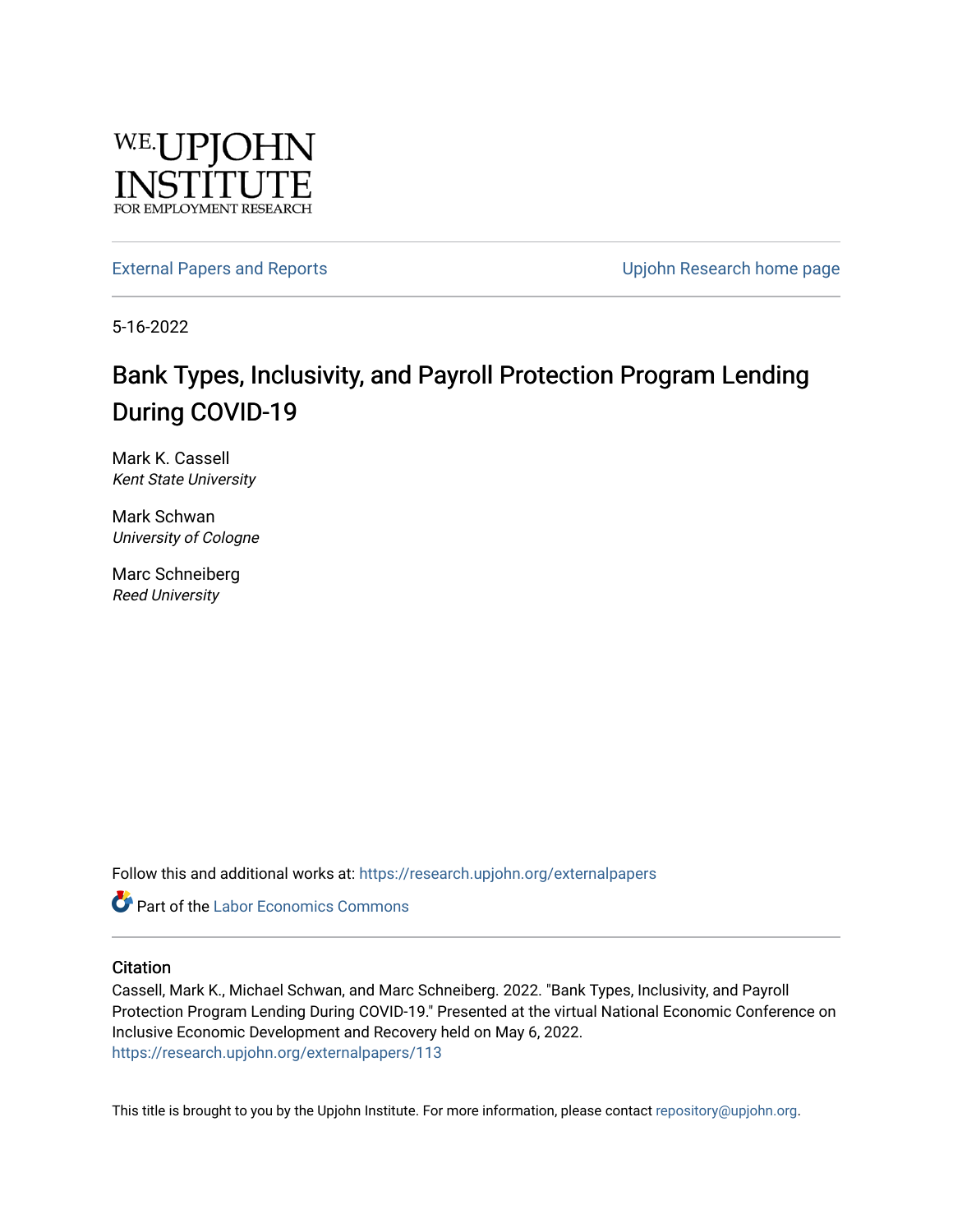# **Bank Types, Inclusivity, and Payroll Protection Program Lending During Covid-19**

National Conference on Inclusive Economic Development & **Recovery** 

Mark K. Cassell (Kent State University), Michael Schwan (University of Cologne), and Marc Schneiberg (Reed College)

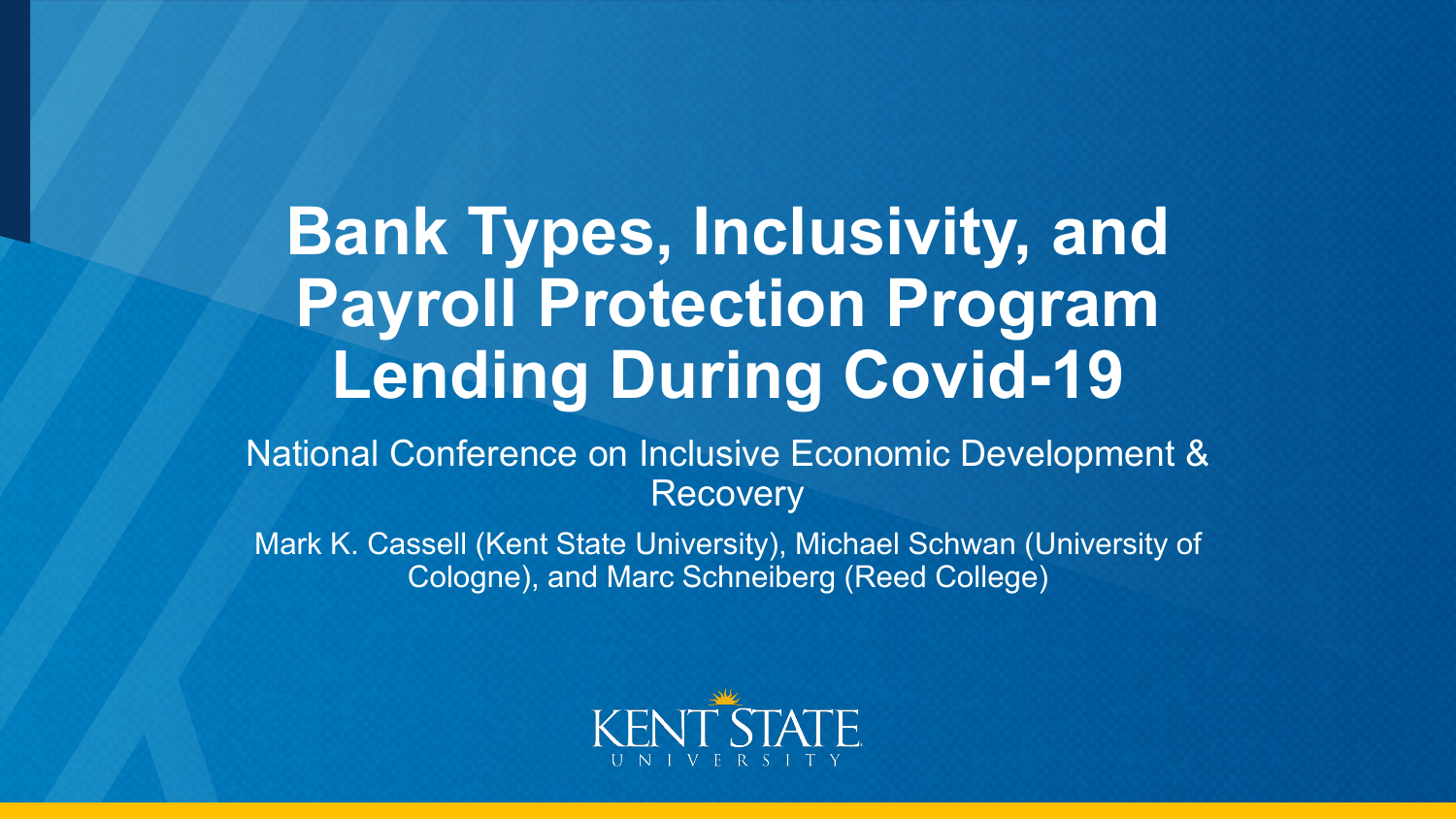### **Research Questions**

**1. Do bank types matter in the implementation of the Paycheck Protection Program (PPP)?**

**2. Do differences in PPP lending between poor and non-poor, and minority- and majority-white communities vary by bank type?**

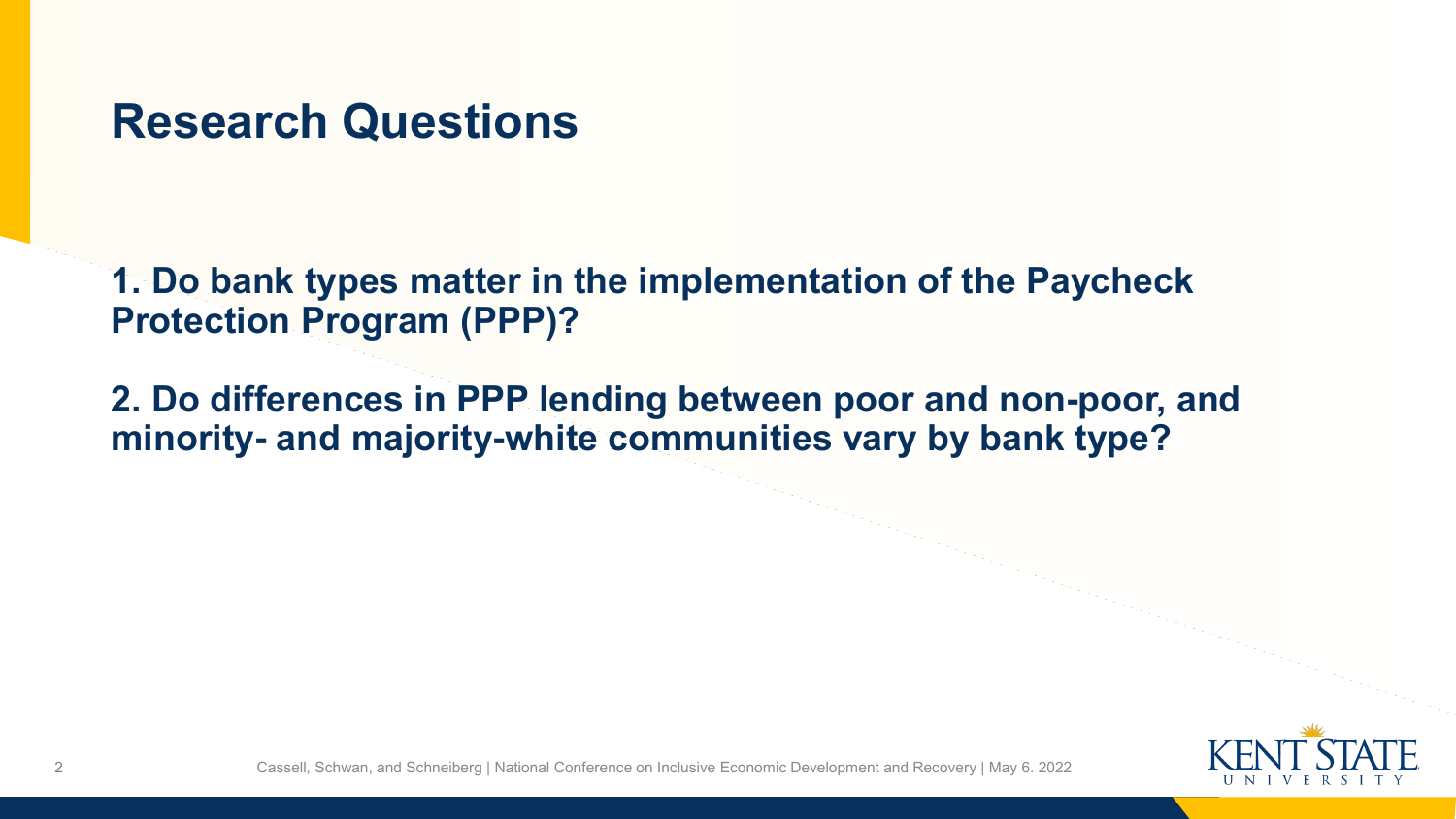# **Bank Types**

- Top 50 Derivative Banks large market-based financial institutions.
- Community Banks small, locally-owned and -operating deposit-taking institutions closely tied to local economies.
- Credit Unions financial cooperatives owned and operated by depositormembers, engaged in conventional lending practices.
- Community Deposit Finance Institutions (CDFIs) federal certification to assist low-income individuals and communities.
- Farm Credit System (FCS) nationwide network of cooperative lending institutions that assist US agricultural firms.
- Financial Technology Firms (FinTech) financial institutions that use software to offer traditional banking services to firms.
- NB: We examine systems associated with each bank type.



3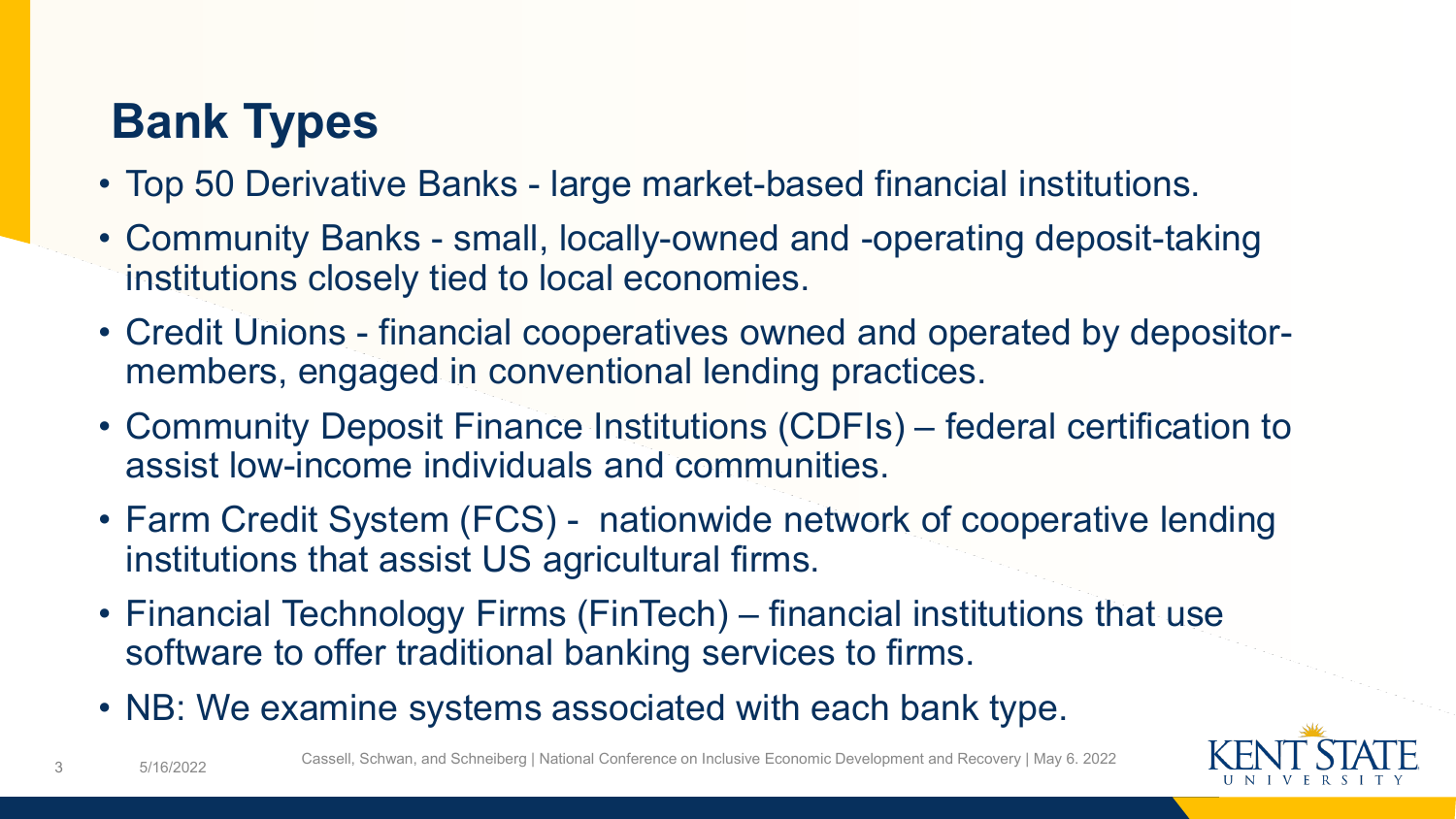## **Hypotheses**

### **Null**

• H0: The difference between lending to firms in poor and majority-minority communities versus non-poor and majority white communities will be similar across all types of banks.

#### **Theories of corporate market-based vs relational banking**

- H1a: Poor and minority communities will be less well served in the PPP by giant bank corporations than comparable nonpoor or majority white communities (receive fewer PPP loans or no loans at all).
- H1b: Poor and minority communities will be as well if not better served by alternative banks and FinTechs than large bank corporations in PPP lending than nonpoor or white communities.

#### **Theories of localism, relational banking and racial segregation.**

- H2a: Poor and minority communities will be less well served in PPP lending by community banks (and perhaps credit unions or farm credit associations) than comparable nonpoor or majority white communities
- H2b: Poor and minority communities will be markedly better served in the PPP by CDFIs, and as well if not better served by giant bank corporations than nonpoor or white communities.



4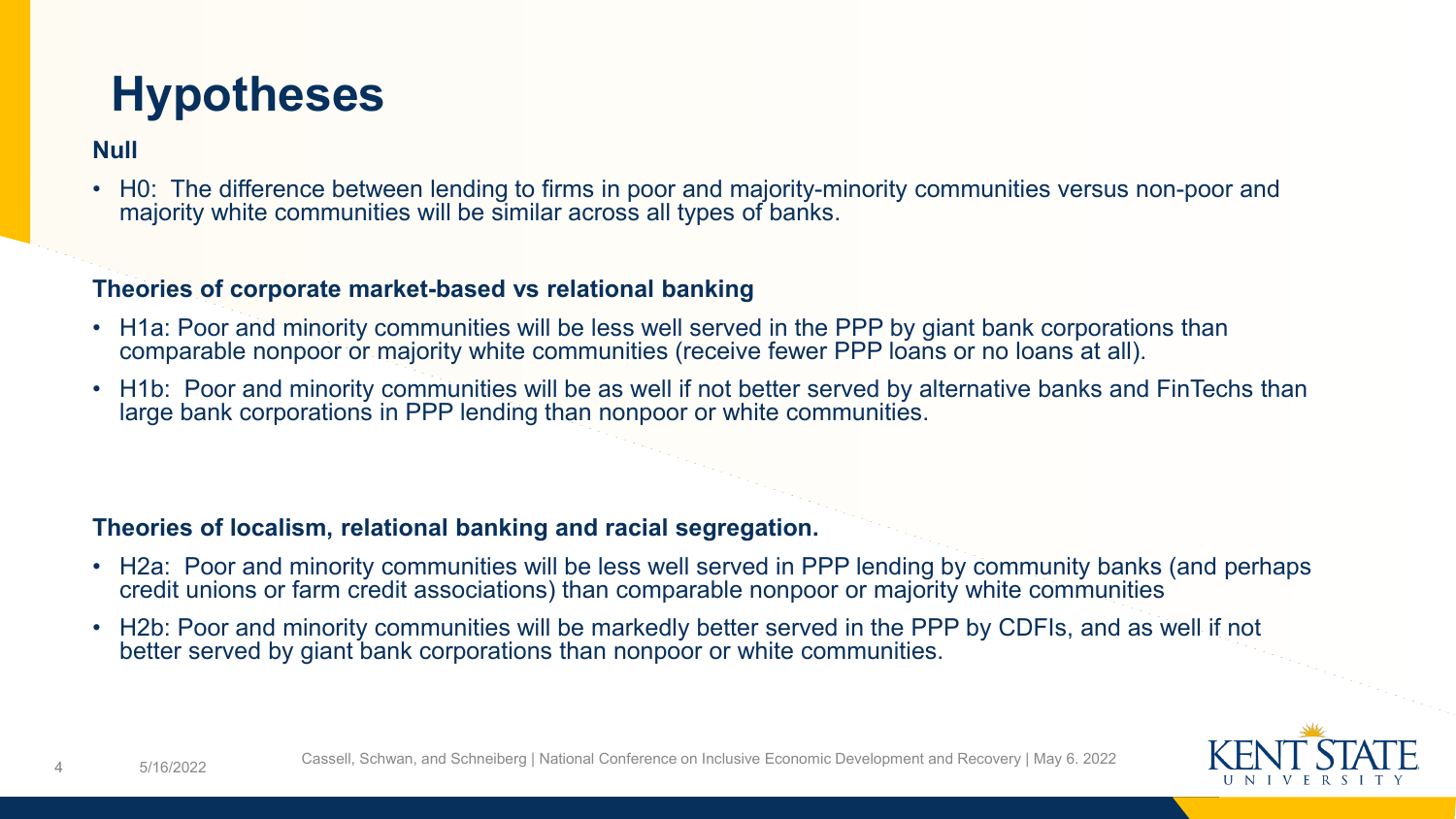### **Data and Methods**

#### **Data**

- Merged SBA loan-level data (11.7 million loans), ACS socio-economic data and bank/lender information.
- Unit of analysis is 32,000 ZIP Code Tabulation Areas (ZCTAs).
- Descriptive statistics for loan outcomes by ZCTA.

#### **Methodology**

• Zero-inflated Negative Binomial (ZINB) model to measure:

a) The effect of community characteristic on whether a bank type lends in a community and how much they lend.

b) Two key community characteristics -- poverty (≥ 20%) and race (white%< 50) -- are used to determine whether not each bank type makes a loan at all in that community and, if so, how many loans that bank type makes.

c) ZINB generates the probability of zero (i.e. a bank type not making a loan in a ZCTA ) and the conditional probability of zeros and positive counts.

- Controls include: 1) log of population; 2) log of business establishments; 3) dummy variable for poverty (≥ 20%) and minority (white % < 50); 4) county controls for bank ecology including #branches, ROA, local deposits, #lenders of same type, log of county population.
- The dependent variable is the number of loans made by each bank type.
- Robustness checks include: 1) Modeling only loans to small businesses (under 100 employees); 2) commuter zones instead of county; and 3) using various poverty and minority thresholds**.**

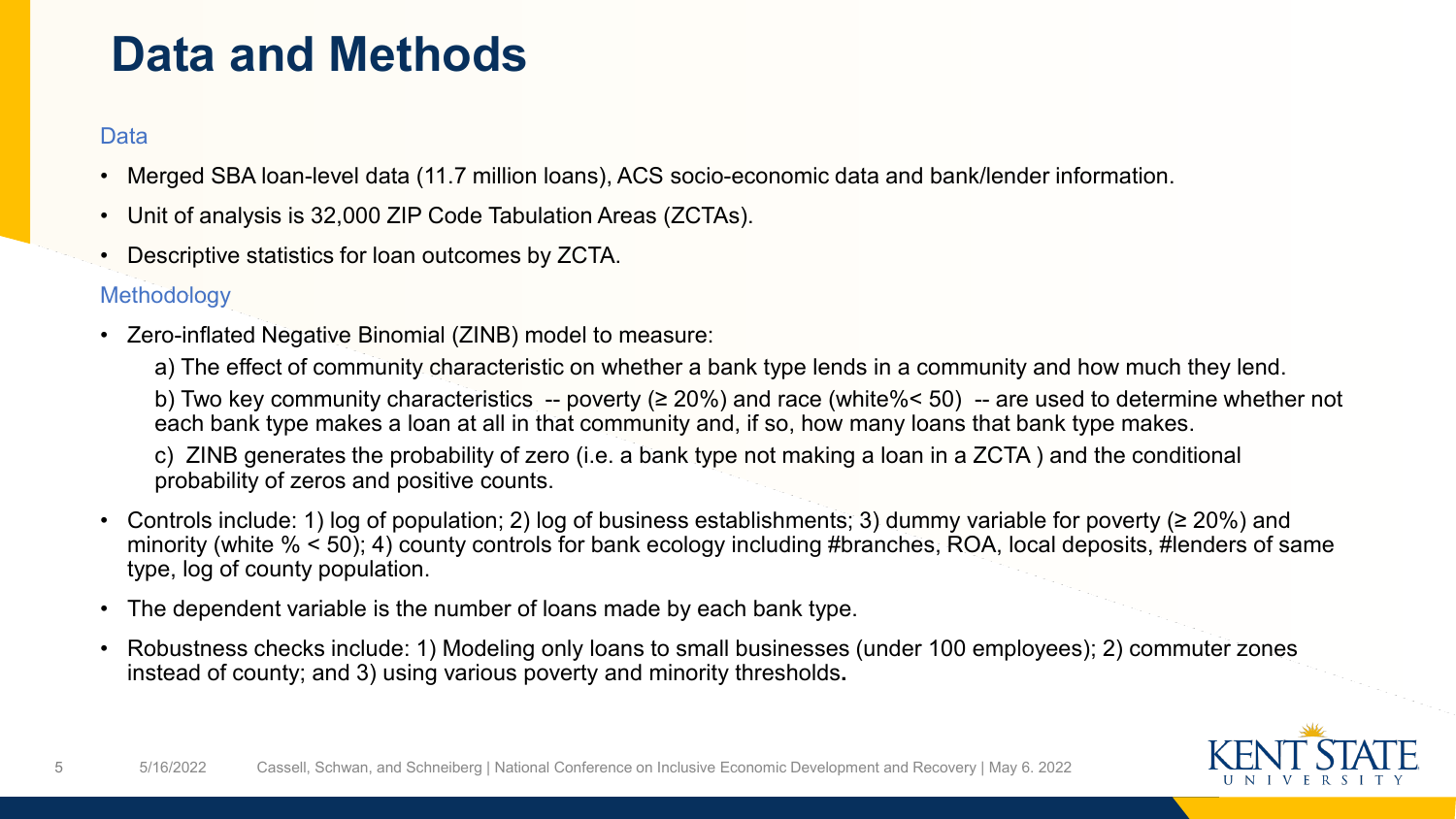### **Where Banks do Business: Coverage Rate by ZCTA**



5/16/2022 Cassell, Schwan, and Schneiberg | National Conference on Inclusive Economic Development and Recovery | May 6. 2022

UNIVERSIT'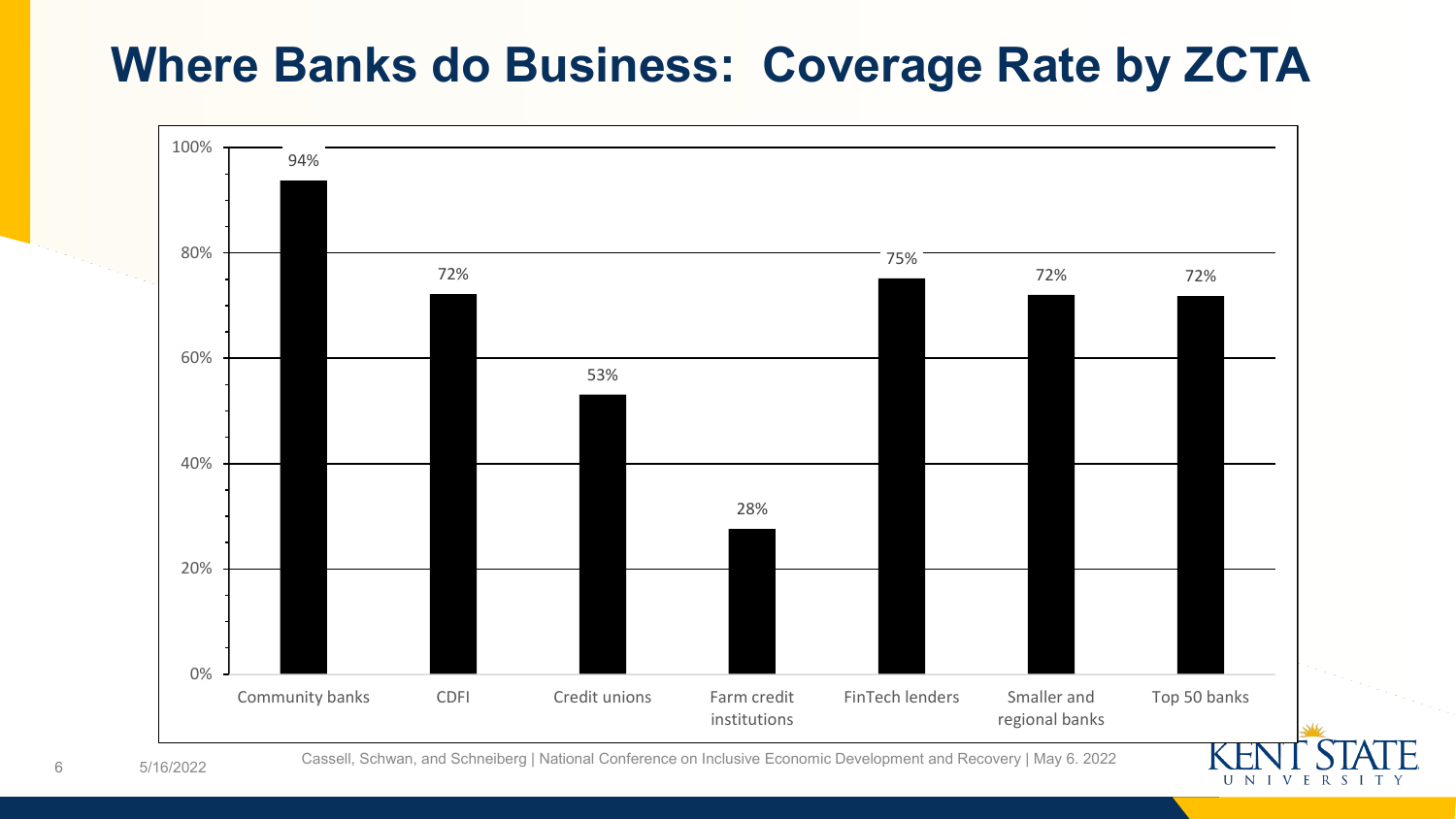### **Number and Volume of Loans by Bank Type**



UNIVERSIT

7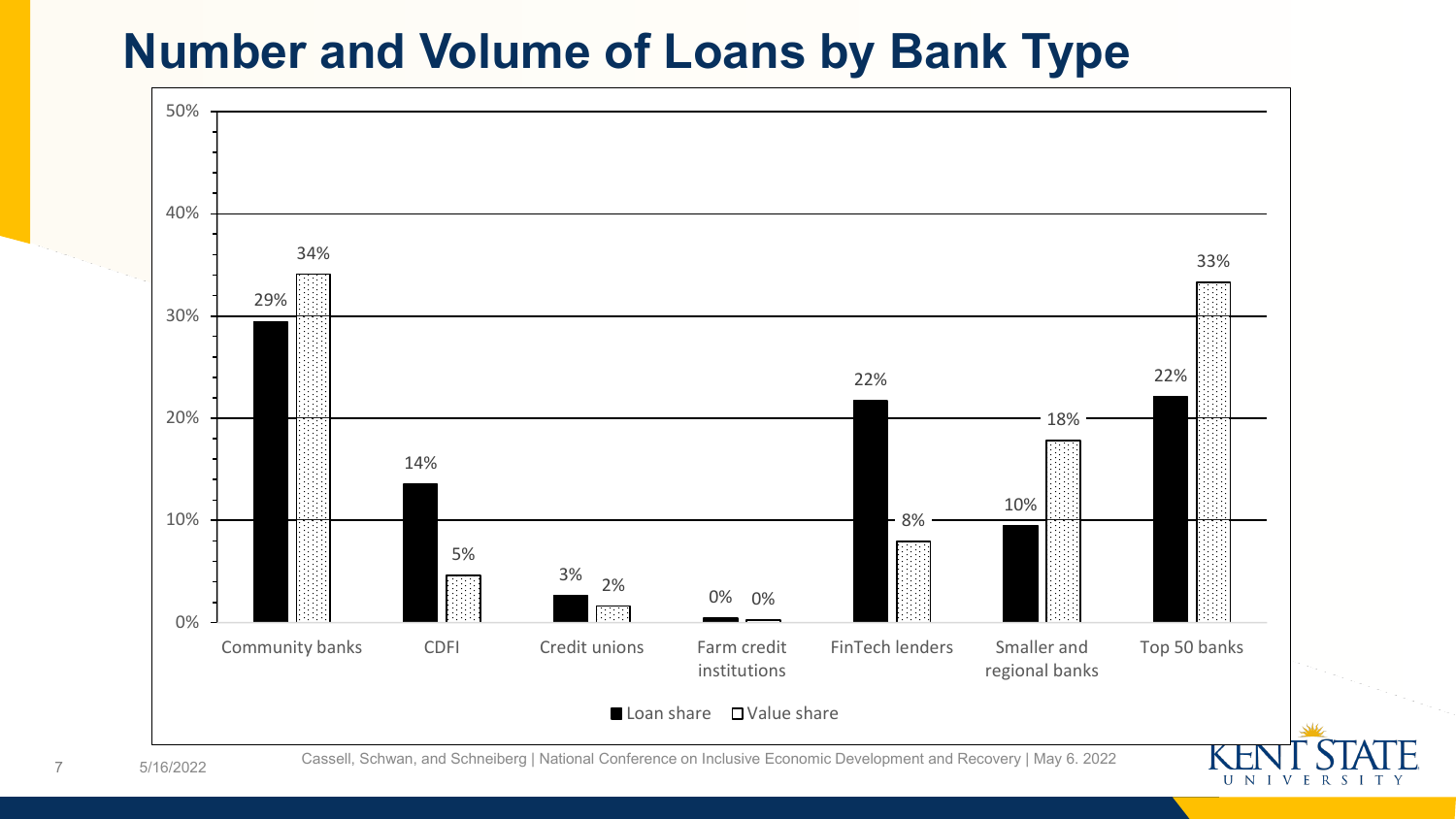### **Share of Lending in High Poverty and Minority ZCTA by Bank Type - a measure of priorities**



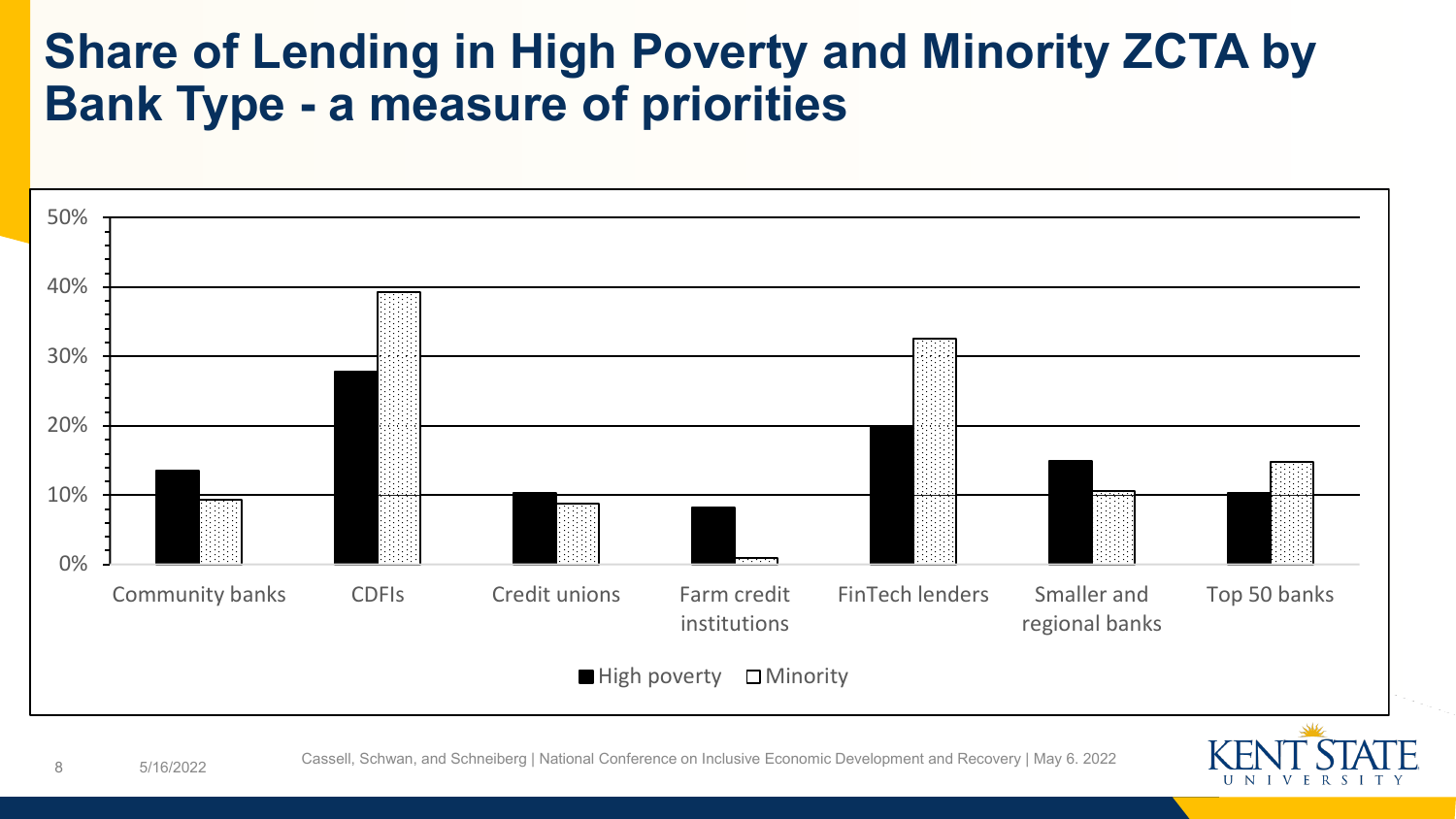



Majority minority: no loans (zero-inflated)

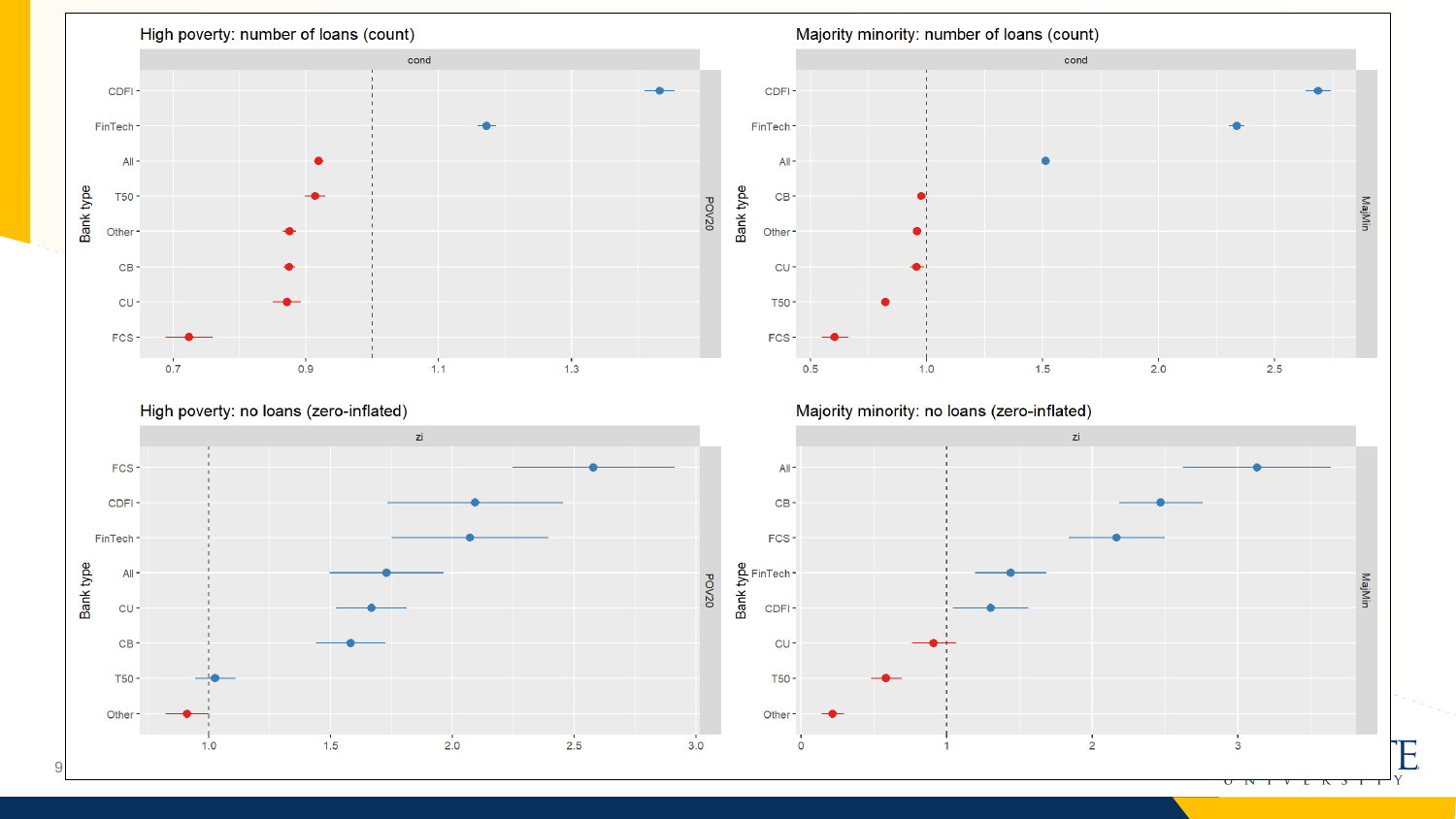# **Findings**

- The ability and/or willingness to channel risk-free PPP resources to firms in poor and minority communities varied by bank type.
- In keeping with expectations, CDFIs appear to be the most inclusive bank type but the picture is complicated.
- CDFIs and FinTechs significantly increase their lending activity when they move from non-poor to poor or from white-majority to minority-majority communities.
- Community banks, Top 50 banks, credit unions, smaller & regional banks, and particularly FCS institutions, make fewer loans when the move from non-poor to poor or from white-majority to minority-majority communities and more inclined to avoid those communities entirely.
- Community banks, FCS and to some extent credit unions are less inclusive than the larger Top 50 and smaller & regional commercial banks, especially to the extent to which they more likely to avoid lending to poor or minority communities relative to non-poor and majority-white communities.
- Summary:
	- CDFIs and FinTechs are the most inclusive.
	- Community banks, FCS and credit unions are the least inclusive.
	- Big banks are inclusive particularly along racial lines

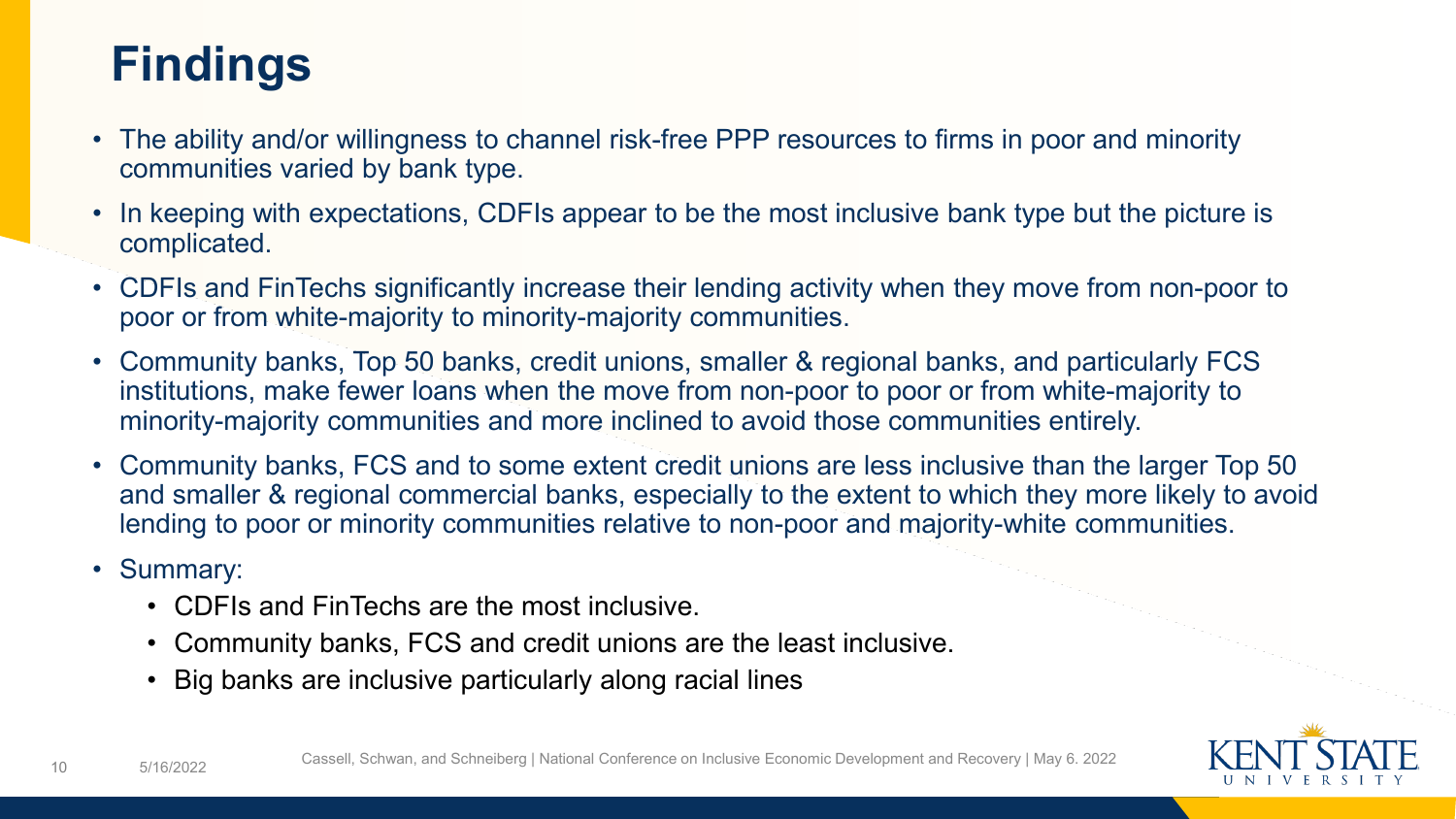# **Implications of our Study**

- Contracting out the PPP process to qualified lending institutions reduces inclusivity.
- Bank types matter in the deployment of federal assistance of SMEs through the PPP program.
- Reliance on community banks, credit unions, FCS institutions reduces inclusivity.
- Public policy should take into account the banking ecologies of communities rather than just target private banks.
- If we want more resources to flow to firms in poor and majority-minority communities, we should consider increasing the capacity of CDFIs and, possibly, FinTechs.
- Future research.